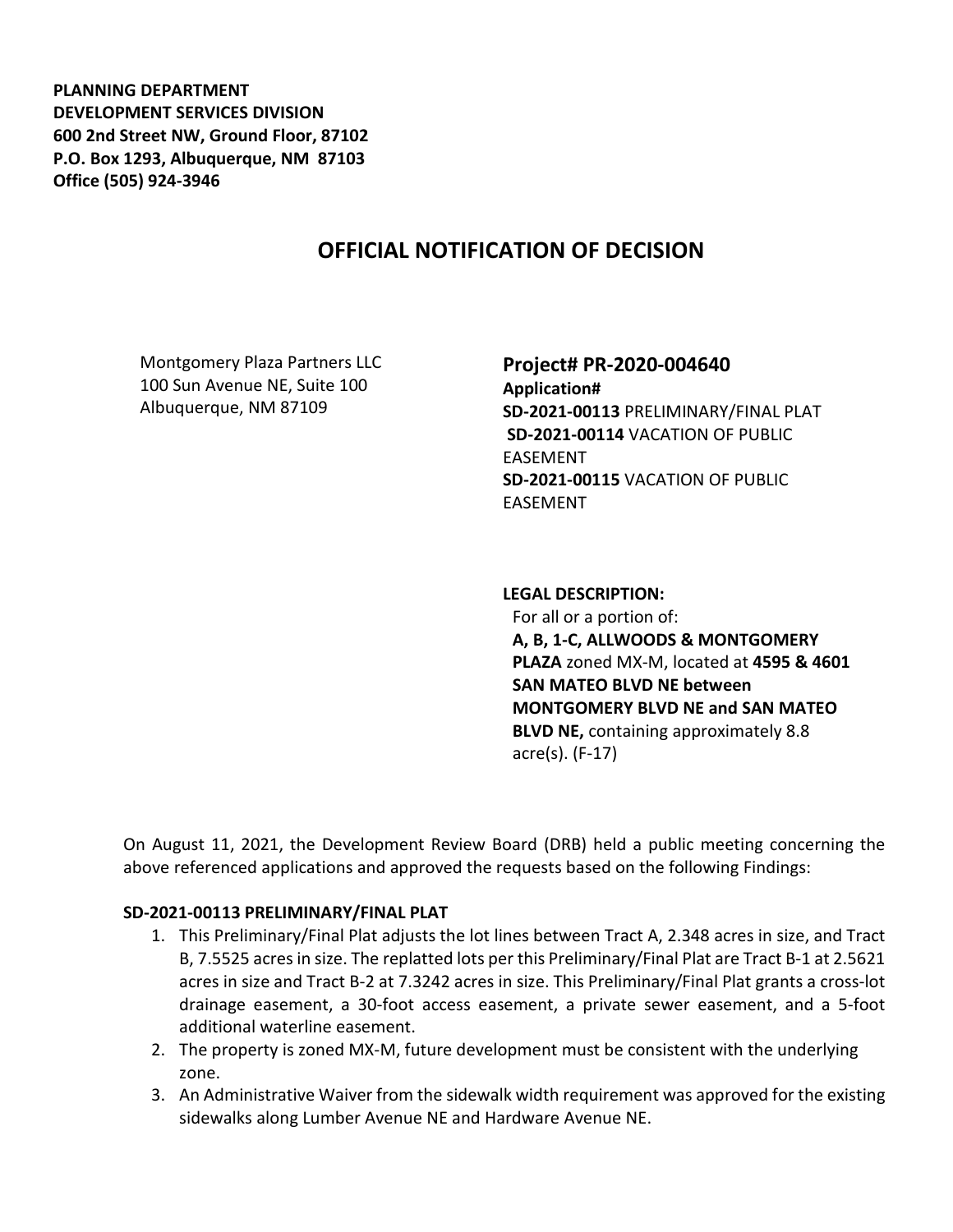Official Notice of Decision Project # PR-2020-004640 Applications# SD-2021-00113, SD-2021-00114, SD-2021-00115 Page 2 of 3

4. The applicant provided the required notice as outlined in the IDO Table 6-1-1.

## **SD-2021-00114 VACATION OF PUBLIC EASEMENT**

- 1. The applicant proposes to vacate a 14-foot PNM easement recorded on August 21, 1974, shown as Easement #27 on the Plat.
- 2. The applicant justified the vacation request for the easement pursuant to 14-16-6-6-(M)(3) of the IDO. The easement is not currently being used for the purpose it was created and is encroaching into an existing structure on the property. This vacation permits the encroachment into the existing structure to be corrected.

## **SD-2021-00115 VACATION OF PUBLIC EASEMENT**

- 1. The applicant proposes to vacate an access easement for Well Site No. 4 recorded on July 16, 1986, shown as Easement #32 on the Plat.
- 2. The applicant justified the vacation request for the easement pursuant to 14-16-6-6-(M)(3) of the IDO. The easement was created as an access easement for the City to access their well site located south of the subdivision. The easement was not clearly defined regarding where the location was for it, as it was a blanket access easement over Tracts A and B of Montgomery Plaza and Tract 1-C of Allwoods Subdivision. This vacation allows for the easement to be better defined in a designated area instead of across all tracts, and will be located near the closest entrance to the well site. The new easement is shown on the Plat as Easement #37.

APPEAL: If you wish to appeal this decision, you must do so within 15 days of the DRB's decision or by **AUGUST 26, 2021.** The date of the DRB's decision is not included in the 15-day period for filing an appeal, and if the 15<sup>th</sup> day falls on a Saturday, Sunday or Holiday, the next working day is considered as the deadline for filing the appeal.

For more information regarding the appeal process, please refer to Section 14-16-6-4(U) of the Integrated Development Ordinance (IDO). Appeals should be submitted via email to [PLNDRS@CABQ.GOV](mailto:PLNDRS@CABQ.GOV) (if files are less than 9MB in size). Files larger than 9MB can be sent to [PLNDRS@CABQ.GOV](mailto:PLNDRS@CABQ.GOV) using [https://wetransfer.com.](https://wetransfer.com/) A Non-Refundable filing fee will be calculated and you will receive instructions about paying the fee online.

You will receive notification if any person files an appeal. If there is no appeal, you can receive Building Permits at any time after the appeal deadline quoted above, provided all conditions imposed at the time of approval have been met. Applicants submitting for building permit prior to the completion of the appeal period do so at their own risk. Successful applicants are reminded that there may be other City regulations of the IDO that must be complied with, even after approval of the referenced application(s).